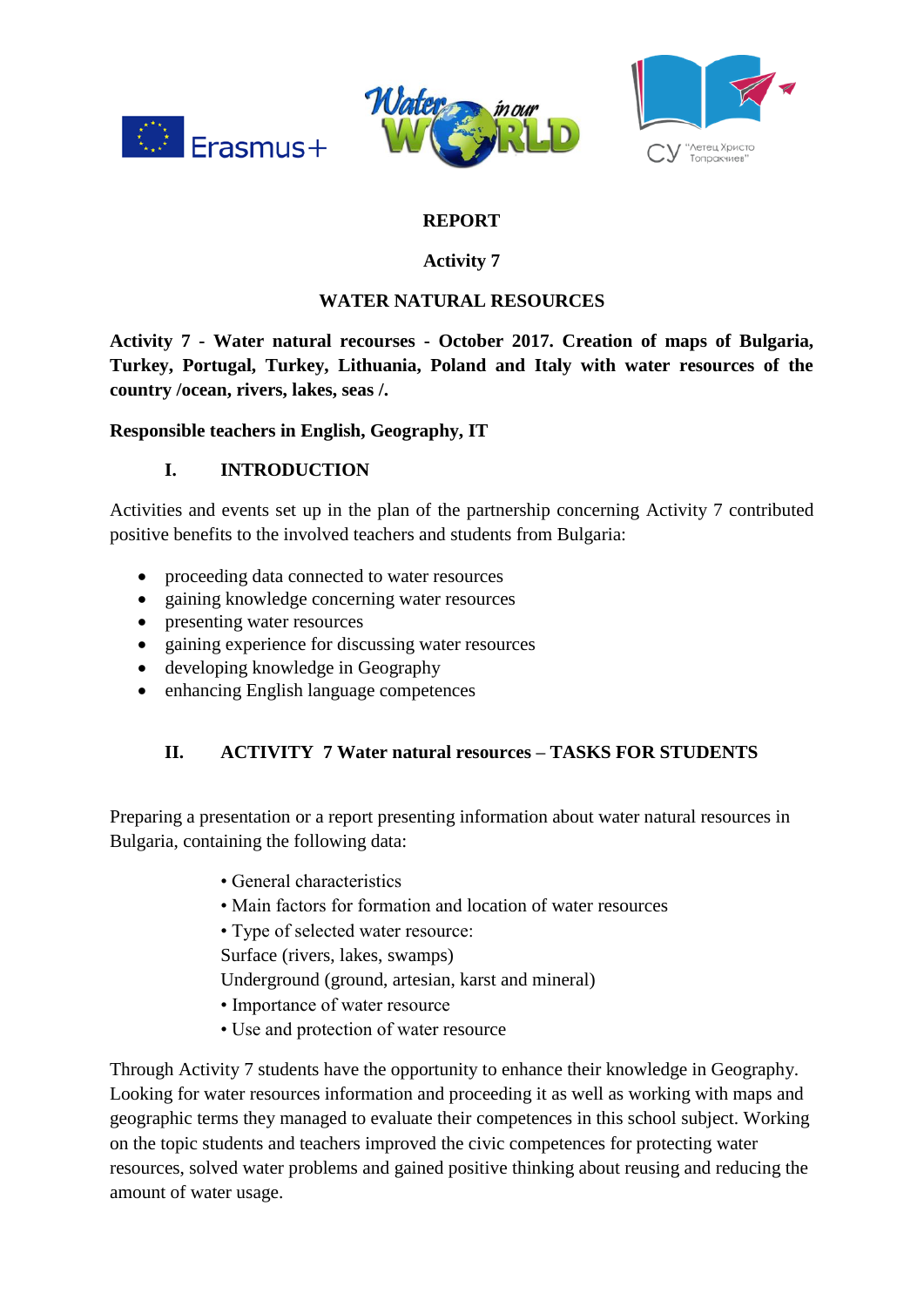



Activity 7 is set to be completed until  $31<sup>st</sup>$  October 2017. According to the plan of the partnership it was finished on time and due to the requirements of the agenda of the project "WOW". The partners did not have any obstacles to fulfill the activity. Students planned well their work and dealt with the challenge to finish the task before the deadline. The products were evaluated according to the criteria and schedule by the responsible teachers.

## **IV. AIMS**

The concrete objectives of the Activity 7 are:

- Gaining knowledge about the water resources in Bulgaria, location, different types of water resources and the factors connected to their formation
- Boosting social skills and knowledge about usage and protection of water resources
- Enhancing skills of searching and providing information from different Internet sites.
- Using Geographical knowledge for the water in Bulgaria and combining it with new facts connected to the preparation of the products /presentations and reports/
- Working and getting used to the water related geographical terms
- Improving ITC and language skills

#### **V. RESULTS**

- power point presentations
- water related discussions
- water resources data
- evaluation criteria
- team work

Working on the presentations for Activity 7 the students' ability to think critically through combining knowledge and new information as well as choosing and sorting out what to be included in their products. Furthermore, they improved their English language and IT skills while preparing their reports and presentations.

Activity 7 developed and increased the competence of the project school teams. A lot of meeting and discussions were held, the stage and its aims and goals were presented to the staff and students, and separate stage schedule was established. Evaluation of the final products – students' presentations and reports - was completed by providing clear criteria.

## **VI. PRODUCTS**

All products /presentations and reports/ are published on the Website of the project [www.wow-erasmus.com,](http://www.wow-erasmus.com/) Facebook group, partner schools` websites and eTwinning platform